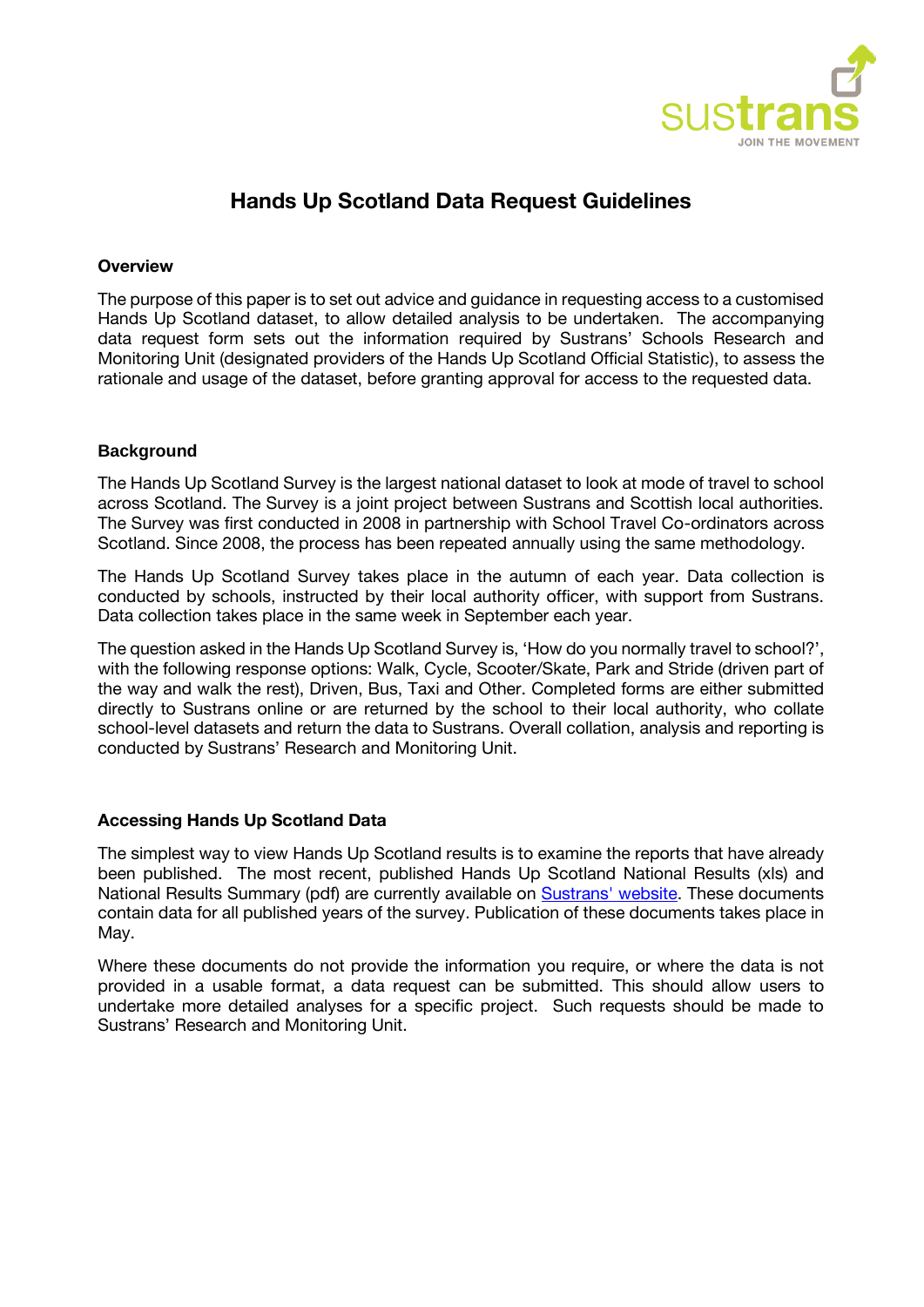#### **Data Availability**

All local authorities are invited to take part in the national Hands Up Scotland Survey. Detailed sample size information is available in Tables 1.1 – 1.7 of the Hands Up Scotland National Results (xls) document available on [Sustrans' website.](https://www.sustrans.org.uk/our-blog/projects/2019/scotland/hands-up-scotland-survey/)

The response rates as a percentage of the school roll have been calculated using the Scottish Government's school statistics. These percentages have been calculated for state primary, secondary and SEN schools, and aggregate figures for all state schools have been reported on a national level. Response rates as a percentage of the school roll are not available for independent or nursery schools. This is because the Scottish Government does not collect school roll data for these school types, therefore it is not possible to calculate the response rates from pupils at these schools as a percentage of the equivalent national school roll. This limitation also applies at a local authority level.

It is important to note that the same local authorities and schools may not respond each year. Where data is not available, values are replaced with a dash (-). As we do not record the names of respondents, we do not know whether the same pupils are responding every year. The data is not weighted to take this into account therefore this may impact on the results.

At the request of the Scottish Government, the following method of data suppression was used for data confidentiality purposes:

**Data suppression:** All percentages representing a value (i.e. number of pupils) between 1 and 4 have been blanked out with an asterisk (\*).

**Secondary suppression:** In a row where only one percentage value has been suppressed, a second value has also been blanked out with an asterisk. This method of data suppression ensures that it is not possible to calculate the original figures with certainty.

Due to rounding, row percentages may not always add up to 100%.

Where the sample size is small (totalling less than 100), care should be taken when interpreting results. It should also be noted that there are instances where sample sizes are small due to the size of the local authority. Moreover, fields/local authorities with a small number of responses may see large changes in percentages between years.

It should be noted that weather conditions have an impact on travel choices. As the survey is carried out over a short one week period, potentially differing weather conditions may impact upon travel behaviours each year, although the phrasing of the question – 'How do you usually travel to school?' – aims to overcome this limitation as much as possible.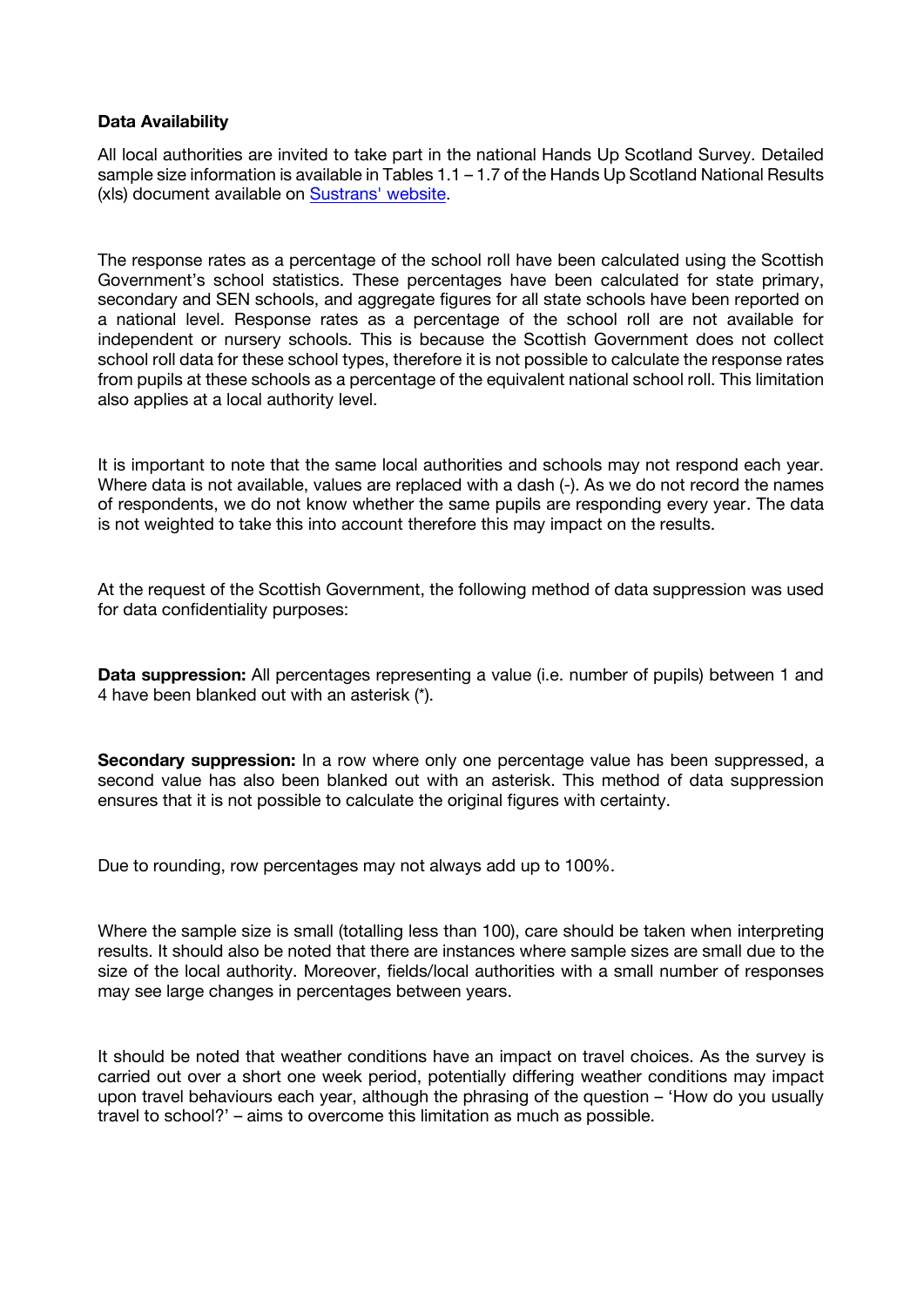#### **How do I request data?**

You should complete a data request form and send it to the Hands Up Scotland Survey Team, within Sustrans' Research and Monitoring Unit. By signing and submitting this form, you are confirming that you agree to the terms and conditions as set out in the next section.

The form also outlines the range of information we require to enable a decision on releasing the required information. Please submit either a signed hard copy or an electronic copy to Sustrans' Research and Monitoring Unit.

Please note, a soft copy of the form can be submitted – in which case your printed name and the date will be accepted without the need for a signature. However, the email must be submitted by the person responsible for signing the form declaration.

To submit an electronic copy, please forward it to the following email:

[HandsUpScotland@sustrans.org.uk](mailto:HandsUpScotland@sustrans.org.uk)

Any hard copies should be printed, signed and sent to the following address:

**FAO Lisa Gallacher** Sustrans Scotland Rosebery House 9 Haymarket Terrace **Edinburgh** EH12 5EZ

We would expect to be able to turn around a simple dataset request in a two to three week period, though more complex requests may take longer. Please note that turnaround time will also vary depending on our available resources, particularly at busy times.